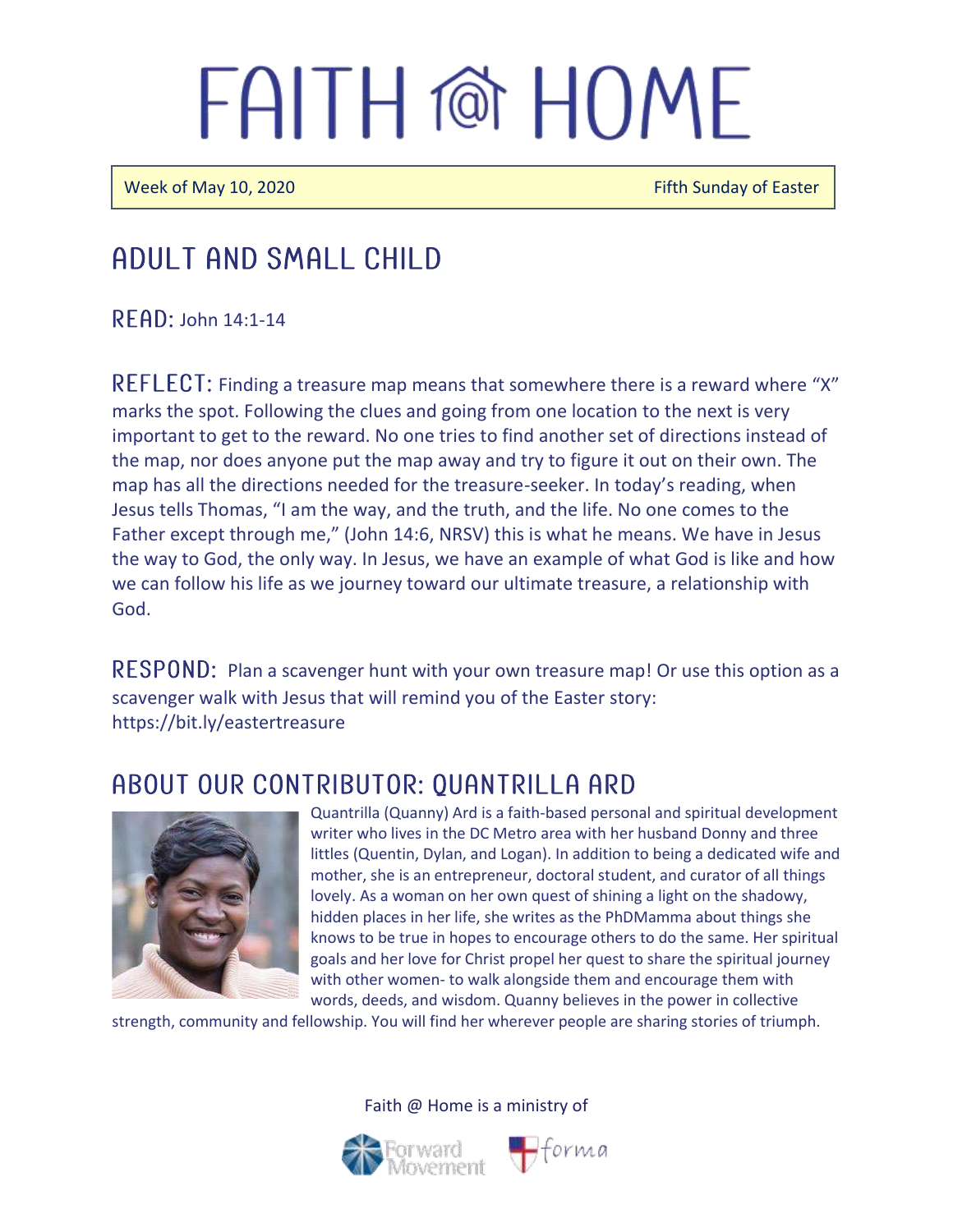Week of May 10, 2020 **Fifth Sunday of Easter** Fifth Sunday of Easter

 $\overline{\phantom{a}}$ 

#### j ADUI T AND ELEMENTARY

 $R$  $F$  $AD$ : John 14:1-14

REFLECT: I spent a week every summer in 3rd -5th grades at a camp. I loved going to summer camp. Each year, I met a dozen new girls in my cabin, and together we would get to know each other while tackling challenges like ropes courses laughing over silly songs and being brave with each other when someone felt homesick.

Going to camp reminds me of what Jesus is talking about when he tells the disciples that he is going to prepare a place for them. Philip immediately wants to know how to get to this place, and Jesus points out that he is the way! My experiences at camp were only fun because of the way my cabin mates and I worked together to make them fun. It's impossible to complete a ropes course alone, and silly songs aren't much fun on your own either. We made camp because we were there together. When Jesus says he is the way, we are invited to follow after him and live the way he lived—loving God, our neighbors, and even our enemies! Living this way guides us to the place Jesus promised and prepared for us, and it helps us to see that that place is all around us all the time.

RESPOND: Answer the question "Jesus is..." and create a reminder in your house to remind us that we follow the way of Jesus by living like Jesus showed us. You could create a paper chain with a different answer on each loop or write your answers in a dry-erase or window marker on a mirror.

#### A BOUT OUR CONTRIBUTOR: MEGAN WESTRA



Megan is on the pastoral staff team at Transformation City Church in Milwaukee, Wisconsin. Her first book, Born Again and Again, releases in August with Herald Press. More of her work can be found at [meganwestra.com](https://meganwestra.com/) or on Twitter at @mwestramke.

Faith @ Home is a ministry of



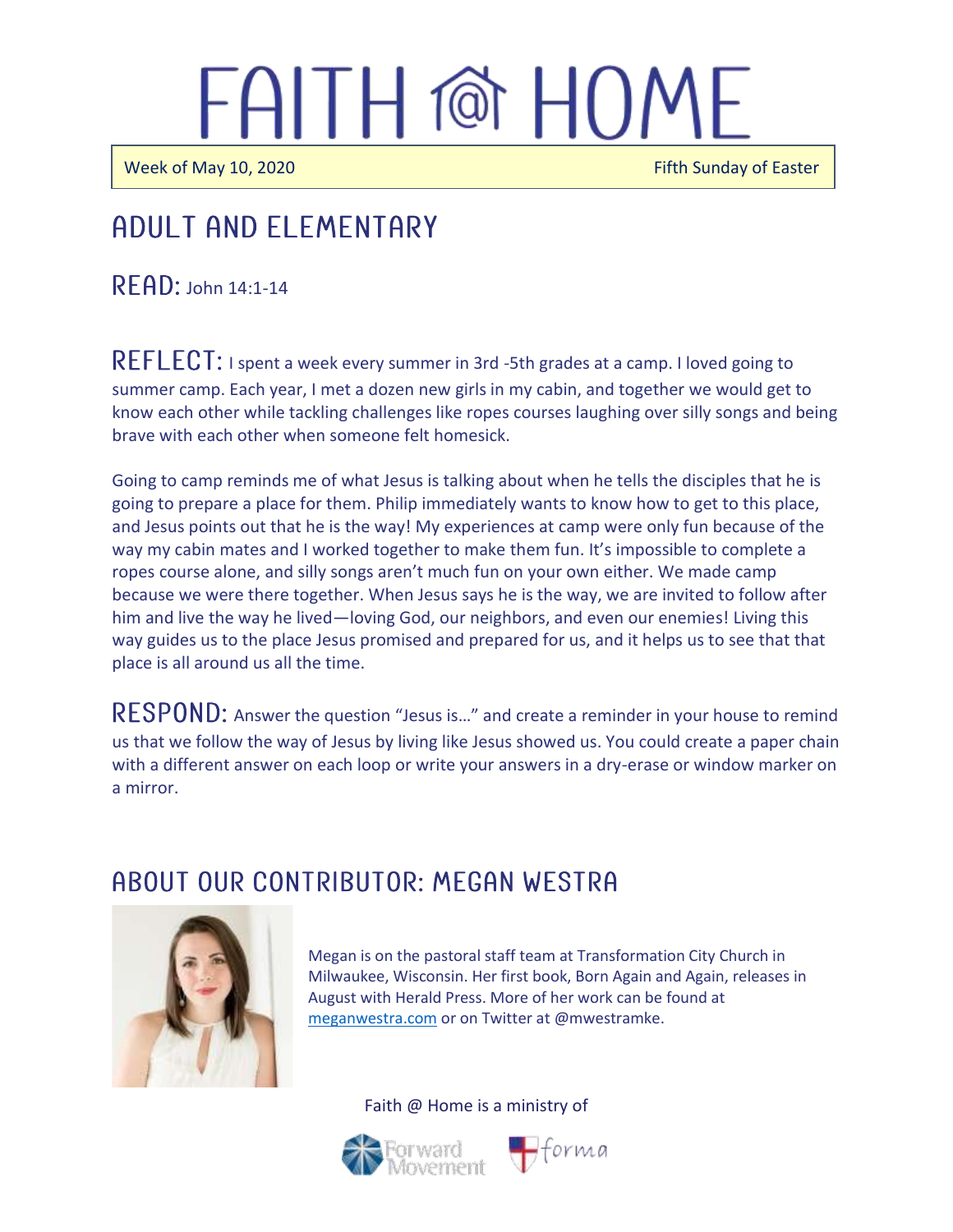Week of May 10, 2020 **Fifth Sunday of Easter** Fifth Sunday of Easter

### Adult and youth

 $R$  FAD: John 14:1-14

REFLECT: Our reflections have focused on the life of Jesus and his purpose for our lives. Some of you may feel drawn to learn more about the life and teachings of Jesus and want to become a follower of Jesus. In this passage, Jesus is explaining the only way to get to God is through Him- Jesus is one with God. When we believe in Jesus and commit our lives to Him, we get to live knowing that we are in communion with God. For followers of Jesus, through their belief in him, he has given them the ability to do great works like he did while on earth- this is why we pray in Jesus' name. Jesus changes hearts and lives for the better, and as believers we get to experience this change in our lives, which causes us to share the goodness of Jesus with others.

RESPOND: I encourage you to begin reading the gospel of Matthew to learn more about the life and principles of Jesus. Even if you are already a follower of Jesus, reading the gospels give us a roadmap for how to live our lives in a way that honors God.

### A BOUT OUR CONTRIBUTOR: FAITTH BROOKS



Faitth is the Communication and Programming Director for Legacy Collective. She engages in community organizing and activism. Her passion makes her a relentless spokesperson for racial reconciliation. She is a social media strategist and blogger who writes at [Faitthbrooks.com.](https://faitthbrooks.com/)

Faith @ Home is a ministry of